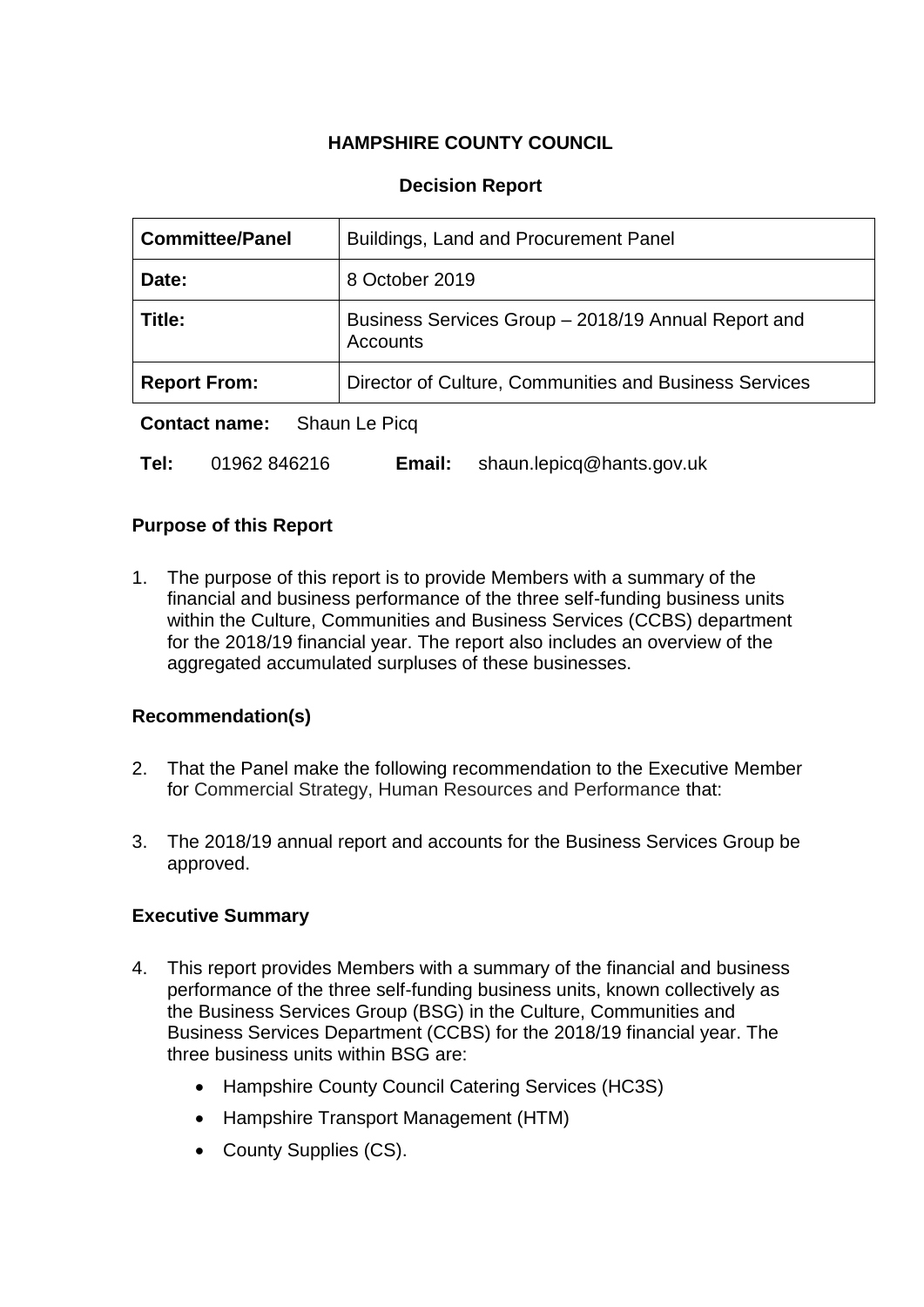- 5. The business units operate in a highly competitive environment and their continued trading performance is dependent on the success of their business development plans in retaining existing customer loyalty and winning new business.
- 6. The annual net trading surplus for 2018/19 was £43,000, compared to an original business plan target of £559,000 and a revised outturn forecast of £222,000. The significantly reduced surplus was primarily due to school meal take-up being lower than target, food costs being higher than forecast and lower turnover than planned in the County Supplies warehouse.
- 7. This financial result reflects the significant pressures in the market in which the businesses operate. These pressures include increases in overall staffing costs due to the local government pay award being higher than the National Living Wage, increases in employer pension contributions, general inflationary pressures across food and other commodities, reduced spend by customers due to the financial constraints within the public sector and an overall squeeze on household disposable incomes.
- 8. Despite these trading pressures, the business units continue to perform well against their competitors in the local area, with HC3S receiving several accreditations and awards for the quality and sustainable sourcing of its meals and achieving a net gain of four schools at which it provides catering services during the year. County Supplies has retained business with 100% of all schools (including academies) in Hampshire, Southampton and Portsmouth and attracted 61 new customers in areas bordering the county. HTM has continued to be successful in winning new business from new external customers, supplying them with a total of 225 vehicles, which exceeded the business plan target by 40 vehicles (22%).
- 9. The business units have also supported the delivery of the County Council's objectives including working in partnership with departments to achieve savings of over £250,000 a year on home to school transport, replacing 13 existing diesel vehicles with fully electric vehicles, providing and promoting healthy and nutritious meals for school children, working in partnership with Public Health and using local suppliers within their supply chains.
- 10. The businesses are continuing their work, in line with their business plans and T19 and T21 programmes, to generate efficiencies, focus on customer retention, exploit digital technologies and win new business. The investment required for these business development programmes is fully funded by the accumulated surpluses generated by the business units and this ensures that no financial support is provided by the County Council. The overall objective of the Business Services Group is to ensure that it continues to provide effective and efficient services at the right price and right quality for customers, whilst also delivering its financial sustainability for the long term.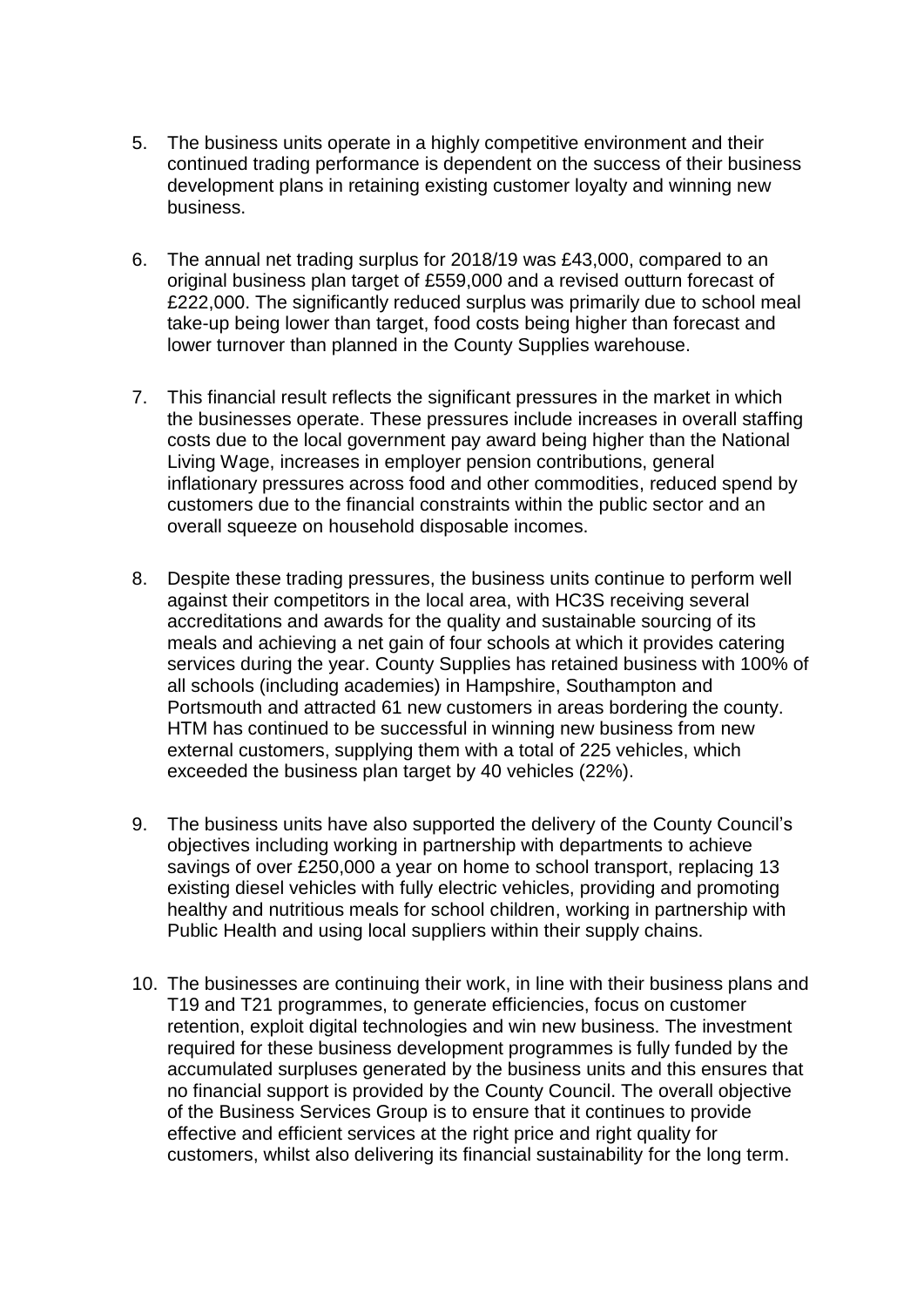# **Contextual information**

- 11. The three self-funding business units (HC3S, HTM and County Supplies) in CCBS are required to be financially self-sufficient by generating income through trading with the County Council, schools, other educational establishments and the wider public and third sectors in and around Hampshire. The income covers all costs, including relevant and appropriate departmental and corporate overheads, and generates a reasonable surplus to enable the business units to re-invest in new initiatives and technology to maintain competitiveness and business success.
- 12. The 2018/19 business plans for the three business units, which set out the financial and performance targets and service delivery objectives, were reported to the Buildings, Land and Procurement Panel and approved by the Executive Member for Economic Development on 29 March 2018. This report outlines the actual performance against these plans during the last financial year.
- 13. The main aims of the business units are to provide good quality, value-formoney services to a wide range of internal and external customers, to be fully self-funding and to make a significant contribution to the County Council's corporate agenda. The businesses are required to make a surplus each year, so that they can invest in business development initiatives, without having to receive any financial support from the County Council. However, they do not seek to make excessive surpluses because one of their key objectives is to deliver best value for their public sector customers. This surplus strategy also recognises that customers are facing continued financial pressures and funding constraints.
- 14. BSG's primary trading focus is with the education sector which accounts for just over 80% of turnover. Whilst trading is mainly with customers in Hampshire, Portsmouth and Southampton, the customer base does extend into parts of Berkshire, Dorset (including Bournemouth, Christchurch and Poole), the Isle of Wight, Surrey, West Sussex and Wiltshire.

## **Finance**

- 15. The 2018/19 final accounts for BSG and each of the three business units are shown in Appendix A. Total business turnover (income) in 2018/19 was £56.7 million, which is an increase on the previous year of £2.8 million (5.2%). Total income was £728,000 (1.3%) below the original business plan target of £57.4 million. BSG generated an overall surplus for the year of £43,000 (0.1% of turnover) and this was £516,000 lower than the original target.
- 16. The most significant variations relate to a 3% reduction in primary school meal income of £862,000 due to take-up being 1.7% below target, food costs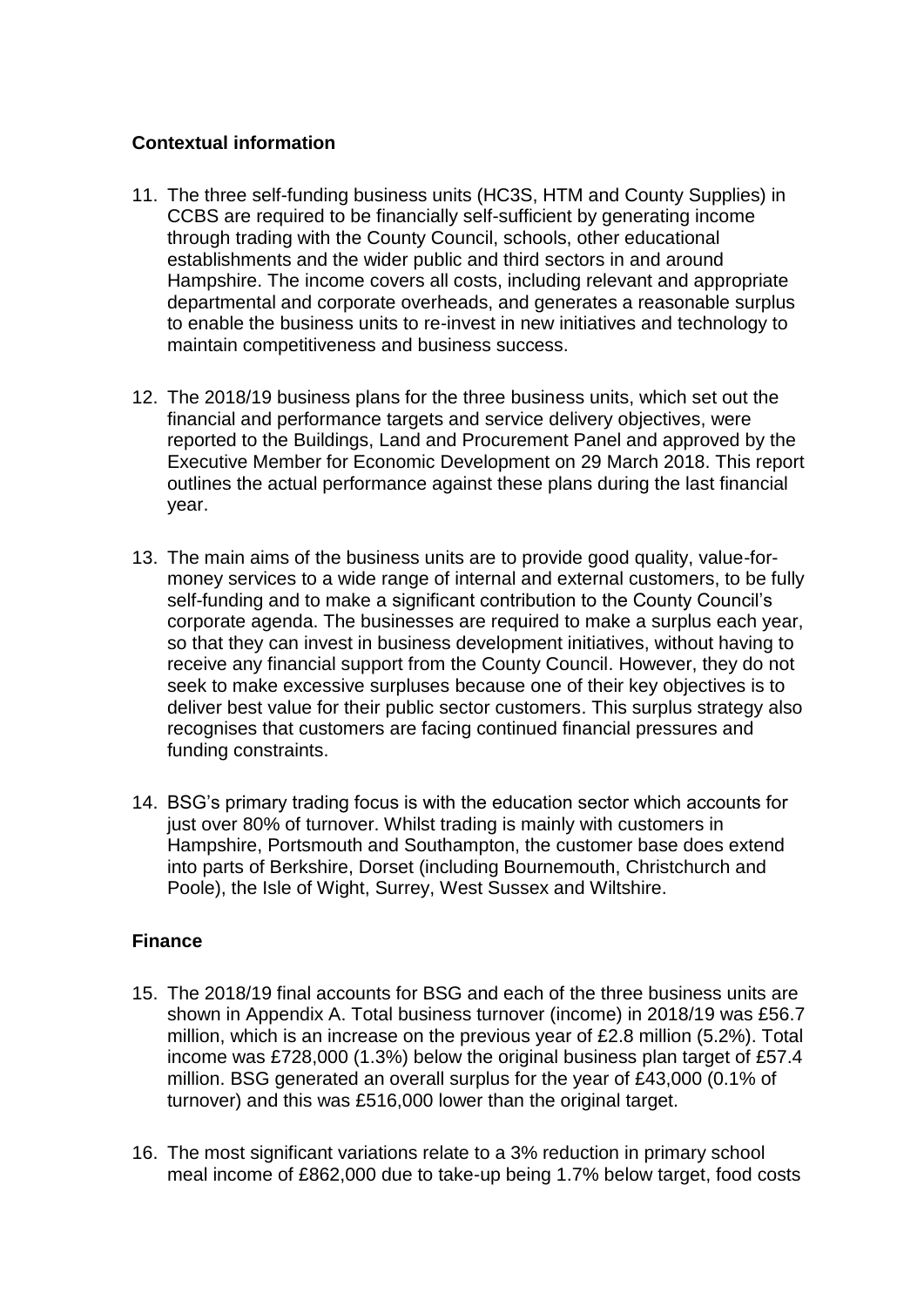were higher than target by £183,000 (2%) and turnover through the County Supplies warehouse was £482,000 (4.7%) below target. These pressures were partly offset by management action to reduce indirect and overhead costs by £254,000 (5.4%) across BSG.

- 17. As self-funding business units, BSG also covers the cost of relevant departmental and corporate support services. In 2018/19, BSG contributed £879,000 (1.6% of turnover) towards the cost of corporate and departmental overheads. In addition, BSG funds the cost of the past pension deficit for its staff, which cost £693,000 in 2018/19 and this cost has been increasing by 8.8% a year since 2015/16.
- 18. These cost and income pressures created a particularly difficult trading year for HC3S and the business unit made a deficit in 2018/19 of £280,000, despite taking action to reduce costs where possible. HC3S had already identified that cost and income pressures would increase further in the short to medium term, which is why HC3S's business plan focuses on initiatives to increase meal take-up and reduce costs, in order to deliver improved financial results over the next few years.
- 19. Table 1 below shows the annual surpluses generated by the business units over the last five years.

|                        | <b>Actual</b> | <b>Actual</b> | <b>Actual</b> | <b>Actual</b> | <b>Actual</b> |
|------------------------|---------------|---------------|---------------|---------------|---------------|
|                        | 2014/15       | 2015/16       | 2016/17       | 2017/18       | 2018/19       |
| <b>Business Unit</b>   | (£000s)       | (£000s)       | (£000s)       | (£000s)       | (£000s)       |
| HC <sub>3</sub> S      | 789           | 591           | 55            | 7             | (280)         |
| <b>HTM</b>             | 1             | 321           | 266           | 183           | 98            |
| <b>County Supplies</b> | 331           | 342           | 516           | 317           | 225           |
| <b>Total Surplus</b>   | 1,121         | 1,254         | 837           | 507           | 43            |
| % of income            | 2.2%          | 2.4%          | 1.6%          | 0.9%          | 0.1%          |

**Table 1 – Annual Trading Surplus / (Deficit) 2014/15 to 2018/19**

- 20. The reduction in HC3S's surplus over the last four years reflects the increase in staffing and food costs and a reduction in meal take-up. HTM's larger surpluses from 2015/16, compared to previous years, are due to an increase in business from external customers, though the trend is a reducing surplus year on year due to continuing cost increases for staffing and vehicle spares and consumables. County Supplies continues to achieve a steady surplus each year as it maintains its price competitiveness and successfully retains its customers.
- 21. The graph below shows the turnover for each business unit and BSG in total over the last eight years, rising by 49% in that period. This increase is primarily due to the introduction of Universal Infant Free School Meals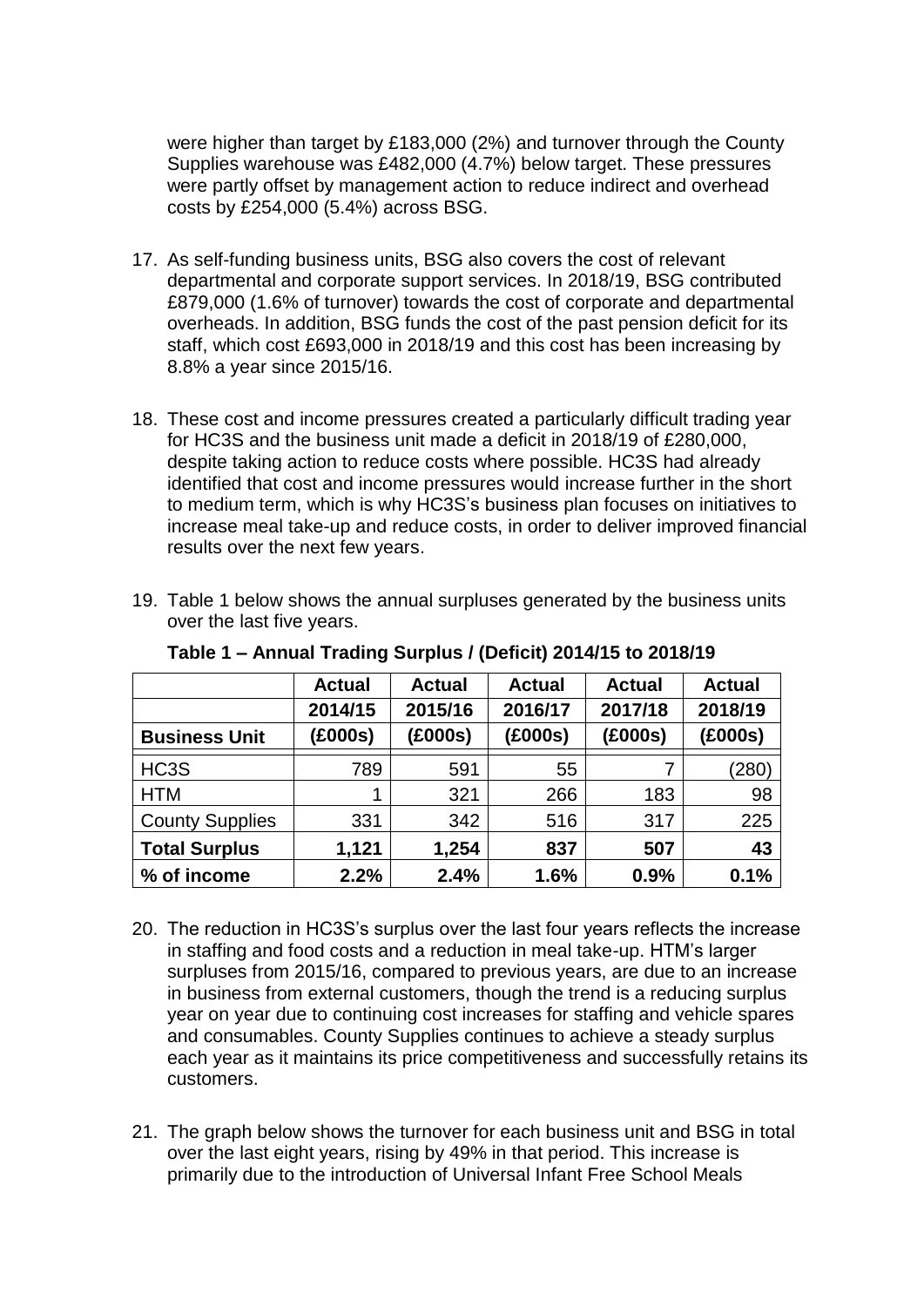(UIFSM) in September 2014 and HC3S winning new business outside of Hampshire. The slight reduction in County Supplies turnover in 2015/16 relates to the transfer of the corporate procurement portfolio to the Strategic Procurement Team in Corporate Services.



**Annual Turnover 2011/12 to 2018/19 (£000s)**

- 22. In addition to generating £25.3 million of income from Hampshire primary school meals, HC3S continued to maintain a portfolio of customers in other sectors and outside of Hampshire achieving turnover (income) as follows:
	- secondary schools: £3.8 million
	- schools outside Hampshire: £1.9 million
	- non-school sites: £5.2 million
	- other income: £0.3 million.
- 23. As shown in table 2 below, in 2018/19 HC3S also returned surpluses of £122,298 to secondary schools and provided a financial payback of £239,747 to other County Council services from the catering operations at these services' sites.

| <b>Site / Service</b>                     | <b>Catering Payback</b><br>2018/19 |
|-------------------------------------------|------------------------------------|
| <b>Countryside Service</b>                | £107,000                           |
| <b>Sir Harold Hillier Gardens</b>         | £108,645                           |
| <b>Calshot Activity Centre</b>            | £9,000                             |
| <b>Library Service</b>                    | £15,102                            |
| <b>Total for Hampshire County Council</b> | £239,747                           |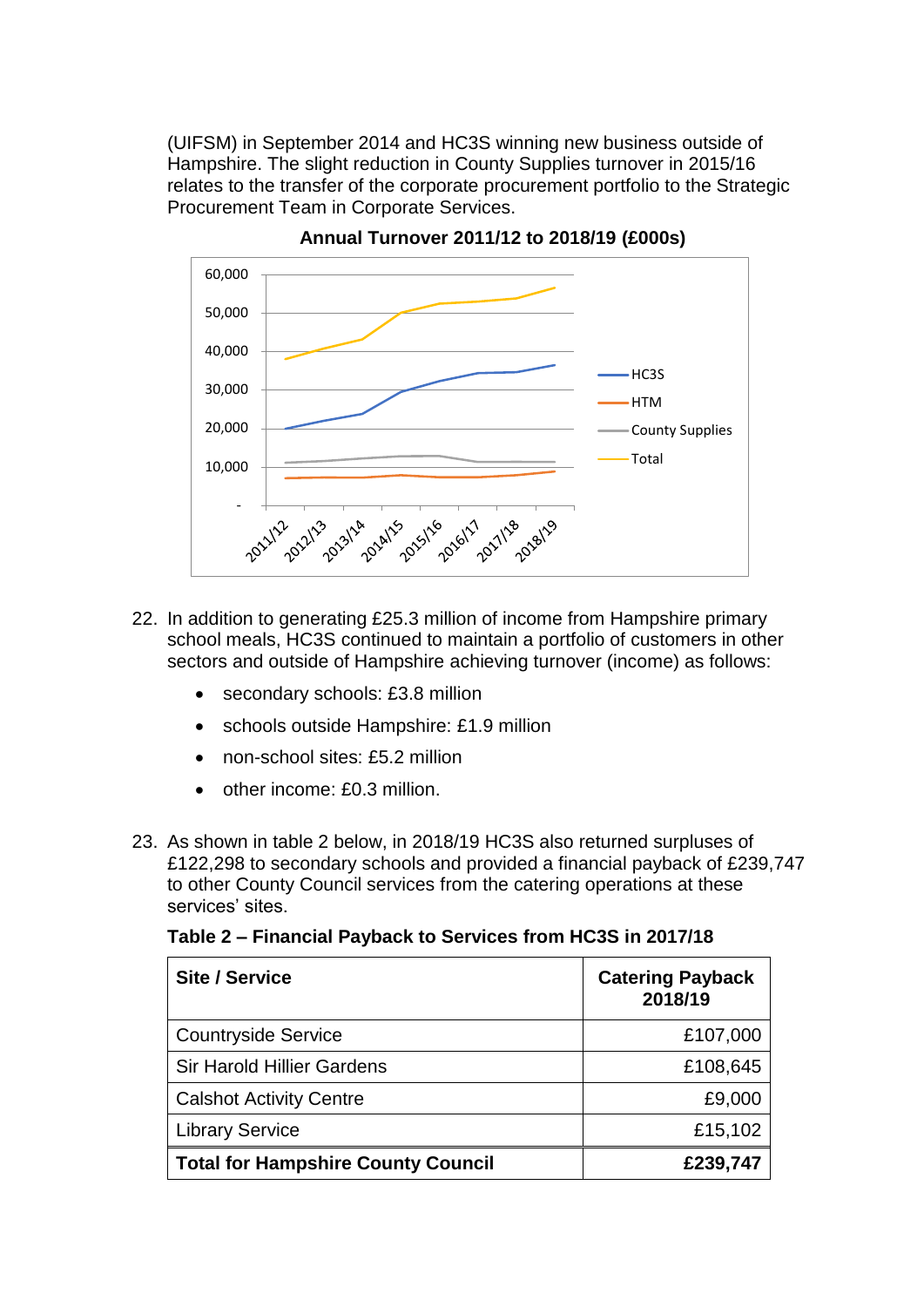| <b>Secondary Schools</b>   | £122,298 |
|----------------------------|----------|
| Total payback to customers | £362,045 |

- 24. HTM's total income was £8.8 million, which was £300,000 above target due to an increase in spot hire income and workshop income. The income for each of HTM's five core services is a follows:
	- contract hire: £4.8 million
	- $\bullet$  fuel: £1.3 million

<u>.</u>

- courier service:  $£0.9$  million<sup>1</sup>
- spot hire: £0.9 million
- workshop income: £0.9 million.
- 25. HTM's costs were also just over £300,000 above target which directly reflects the increased business (income) from spot hire and workshop maintenance and some required investment in replacement equipment at the workshops.
- 26. County Supplies warehouse income, at £9.7 million was on a par with the previous financial year, though was below target by 4.7%. This reflects spending pressures for schools, particularly for curriculum supplies. Income from the County Supplies' portfolio of framework agreements continues to hold up well, despite the current public sector financial constraints, and generated £1.15 million of income, which was £20,000 (1.8%) above target. Proactive management of costs and delivery of efficiencies led to costs being £390,000 (3.4%) below budget, which enabled the business unit to generate a reasonable surplus of £225,000 (2% of turnover) in 2018/19.
- 27. The accumulated surpluses of the businesses provide a strategic reserve that help protect the County Council from financial risk in the event of adverse trading conditions or unforeseen events. The surpluses also enable the businesses to invest in initiatives that retain customer loyalty and win new business, to replace assets and equipment, upgrade technology and improve services. BSG's accumulated surpluses form part of the County Council's overall reserves. The 2018/19 movements on the accumulated surpluses for the businesses are shown in Table 3 below.

<sup>&</sup>lt;sup>1</sup> The courier service also includes the transport service for Adult Services clients at day services, transport of school meals, MIDAS driver training and library book movements.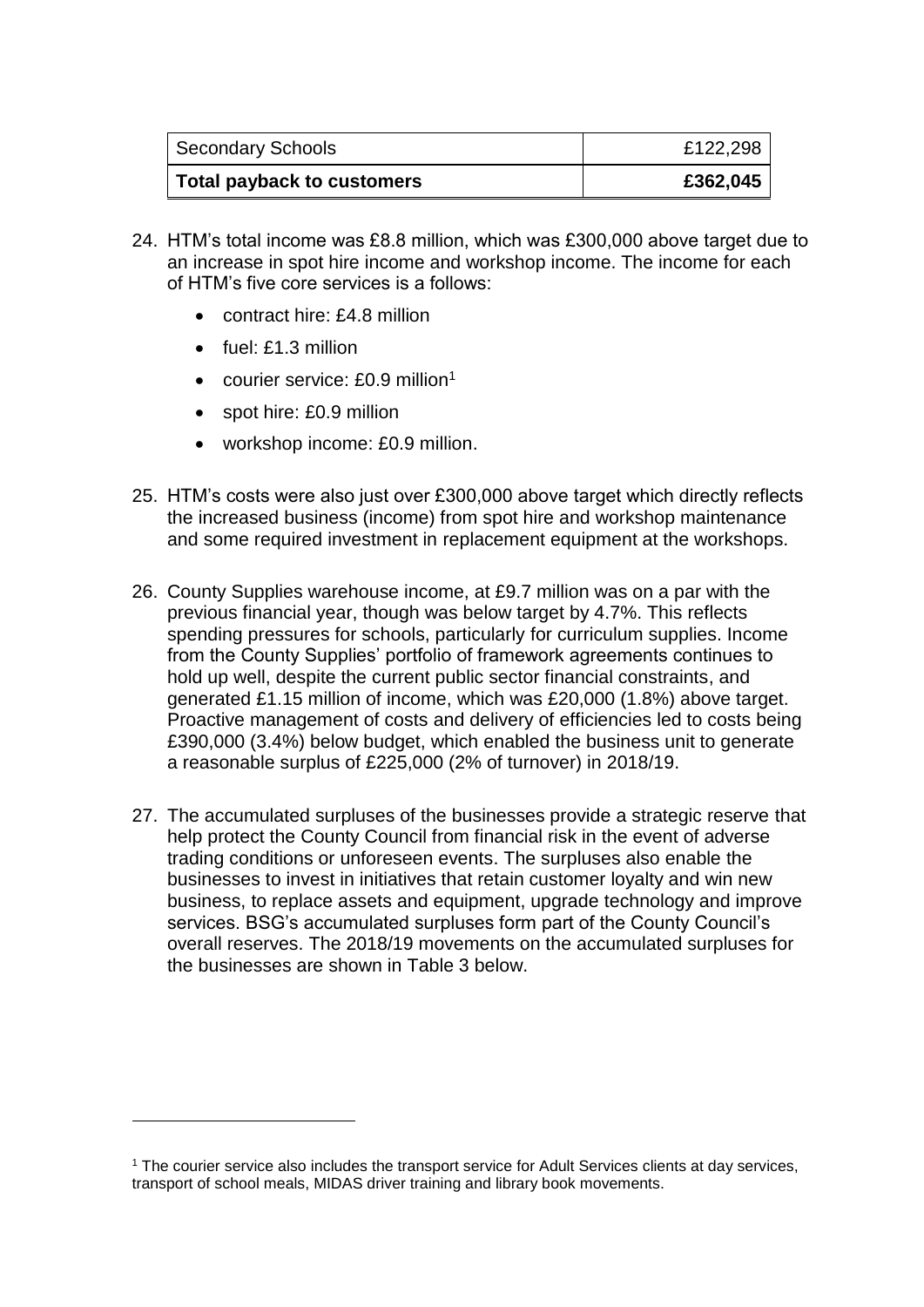# **Table 3 – Accumulated Surpluses – movements 2018/19**

|                                    | (£000s) |
|------------------------------------|---------|
| Surplus as at 01/04/18             | 6,129   |
| Business units' surplus 2018/19    | 43      |
| Depreciation, interest and finance | 148     |
| Spending from surpluses            | (651)   |
| Closing balance as at 31/03/19     | 5,674   |

- 28. The accumulated surpluses reduced by £445,000 (7.4%) during 2018/19 to £5.7 million. The spending from the surpluses of £651,000 related to investments included in the Business Plans for 2018/19, as approved by the Executive Member, for kitchen and servery improvements, technology and equipment upgrades and replacements and other Transformation to 2019 (T19) projects which will deliver efficiencies, income and surpluses in future years. Further detail is shown in Appendix B.
- 29. The forecast balance on the accumulated surpluses by March 2020 is expected to be £5.7 million, which is similar to the opening balance. This assumes the business units achieve their surplus targets of £604,000 in 2019/20, which is obviously quite challenging considering the cost and income pressures that they have faced during 2018/19. Financial results from the first six months of trading in 2019/20 indicate that inflationary pressures are continuing and income will be below target, which will reduce the annual surplus that will be achieved in the current financial year.
- 30. Taking account of future potential commitments and earmarks, particularly arising from the Business Units' Transformation to 2021 (T21) programme and other T21 investment requirements across CCBS, there is currently an unallocated balance in the accumulated surpluses of only £52,000. This balance does not take account of future annual surpluses and payback that will be required to be delivered by these investments and therefore reflects the worst-case scenario. The forecast commitments will be reviewed on a continual basis against the actual level of reserves as impacted by the actual outturn each year.
- 31. HC3S also manages delegated catering budgets on behalf of schools through buy-back arrangements and a Service Level Agreement (SLA) which covers the costs of equipment maintenance and replacement in schools' kitchens and serveries. This SLA had an annual value of £2.2 million in 2018/19. These funds do not form part of BSG's turnover or accumulated surpluses and the balance of these funds for 2018/19 was £94,937 and this was used to improve catering facilities at several primary schools.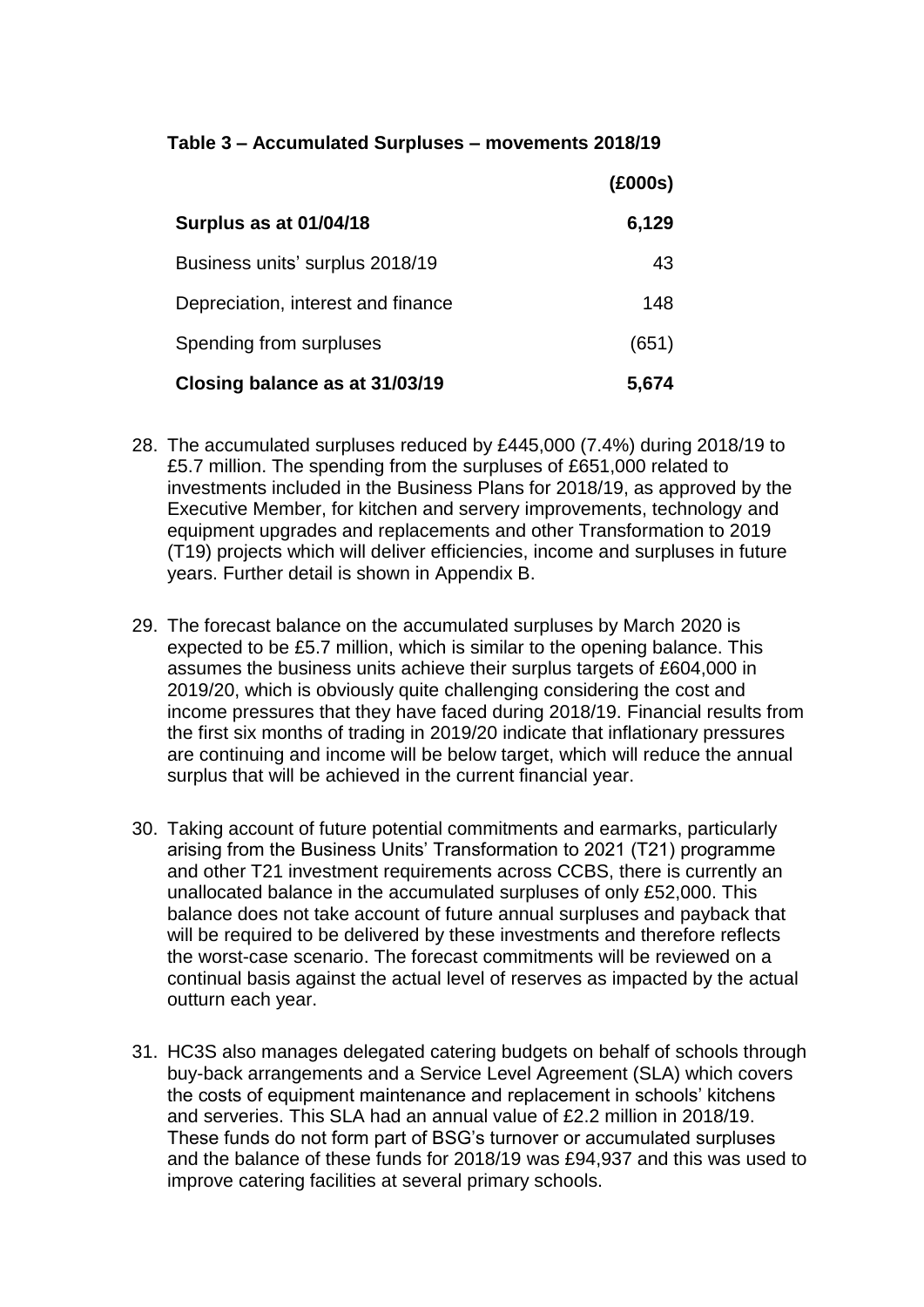# **Performance**

32. BSG's actual performance against the target key performance indicators for 2018/19 is shown in Table 4 below.

**Table 4 – Key Performance Indicators: Targets and Actuals for 2018/19**

| <b>KPI</b>                                                  | <b>Target</b> | <b>Actuals</b> | Variance |
|-------------------------------------------------------------|---------------|----------------|----------|
|                                                             | 2018/19       | 2018/19        | 2018/19  |
| HC3S                                                        |               |                |          |
| Primary school pupil meals take-up                          | 60%           | 58.3%          | $-1.7%$  |
| Primary school food cost per meal<br>$\blacksquare$         | £0.90         | £0.92          | $+£0.02$ |
| Unit labour cost as % of income<br>$\overline{\phantom{a}}$ | 45%           | 47%            | $+2%$    |
| <b>HTM</b>                                                  |               |                |          |
| Pool car utilisation                                        | 91%           | 77.5%          | $-13.5%$ |
| Fleet downtime<br>$\blacksquare$                            | $1\%$         | 0.3%           | $-0.7%$  |
| Fleet size (external customers)                             | 185           | 225            | $+40$    |
| Contract hire conversion rate: quotes to orders             | 60%           | 78.4%          | $+28.4%$ |
| <b>County Supplies</b>                                      |               |                |          |
| Stores turnover                                             | £10.2m        | £9.7m          | $-E0.5m$ |
| Stores purchase price inflation<br>$\overline{a}$           | $+1.2%$       | $+2.1%$        | $+0.9%$  |
| Service levels - Top 400 lines<br>$\overline{\phantom{a}}$  | 98%           | 99.2%          | $+1.2%$  |
| Deliveries on due day                                       | $>98.5\%$     | 99.9%          | $+1.4%$  |

- 33. As explained in paragraph 16 above, lower meal uptake and higher food costs have been the main causes of the financial deficit for HC3S in 2018/19. Unit labour costs were also 2% higher than target due to the national pay award being higher than expected for lower graded staff.
- 34. 11.15 million primary school meals were provided in the year, which equates to just over 57,700 primary school meals served on average each day by HC3S. This compares to 11.29 million meals in the previous year and 11.59 million meals in 2016/17, which was the highest number of meals ever provided by HC3S. There has been a downward trend in meal numbers and meal take-up since then. This reduction appears to be a national trend, though HC3S's business plan focuses on increasing take-up through increased marketing including effective use of social media and commissioning external specialist support to undertake social marketing research in the coming year. Social marketing focuses on how to influence behaviours which benefit individuals and communities and this approach fits well with the County Council's ethos for providing healthy and nutritious school meals and the potential positive impact that school meals have on educational attainment. The trend in primary school meal numbers and the number of pupils on roll over the last 14 years are shown in the graph below.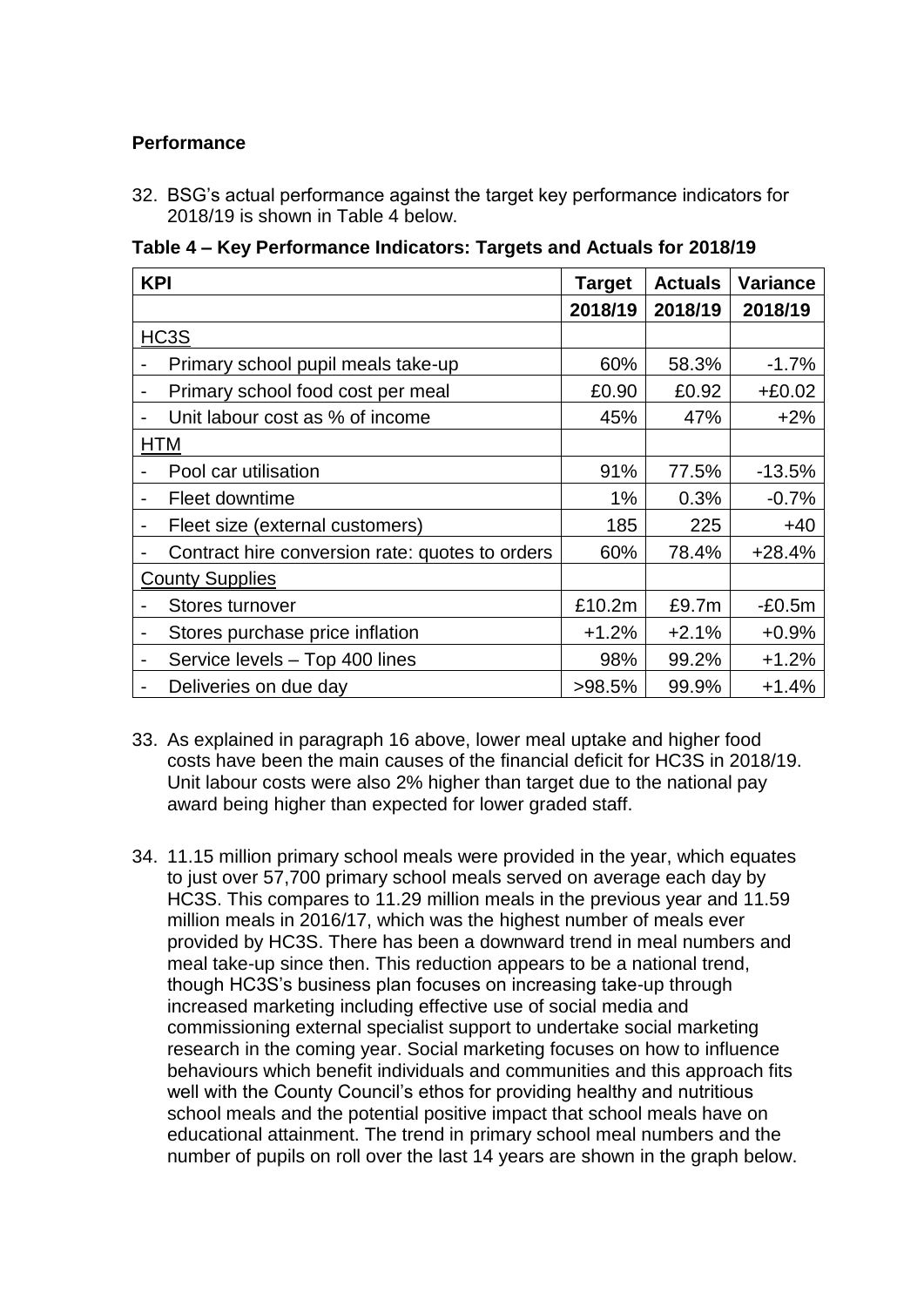

- 35. HC3S mobilised nine new contracts for the provision of catering services during the year. These were two in Hampshire, four in Dorset, and three in Wiltshire (including HC3S's first 6th form college customer). HC3S also won a new contract to start providing meals to a primary school in Dorset from September 2019. However, HC3S lost business with five schools in Hampshire during the year, with three primary schools deciding to appoint alternative suppliers and two secondary schools taking their services inhouse. As at March 2019, HC3S were providing catering services to customers at 497 schools and 12 non-school sites. This was an increase of four schools over the year.
- 36. HC3S has been re-accredited with the Soil Association's 'Food for Life Served Here' Bronze award for all primary schools. This accreditation is reviewed annually and confirms that at least 75% of food is cooked fresh, is good quality and sourced locally where possible. The HC3S service in primary schools has also achieved a Gold 'Eat Out, Eat Well' award, which recognises how HC3S makes it easier for pupils to make healthier choices and demonstrates how these healthier choices are actively promoted. HC3S staff achieved success in the Lead Association for Catering in Education (LACA) 'Finishing Touches' competition with a number of HC3S staff winning awards across several categories. HC3S were also finalists for two of LACA's awards for 'Marketing Excellence' and 'Secondary School Team of the Year'. HC3S's Business Development team also won an 'EDUCatering' award for marketing excellence and were highly commended by 'Love British Food' organisers for their work with schools during British Food Fortnight. The team were also finalists in the marketing category at
	- the National Fish and Chip Awards for Best Seafood Week campaign
	- the 'Cost Sector Catering' Awards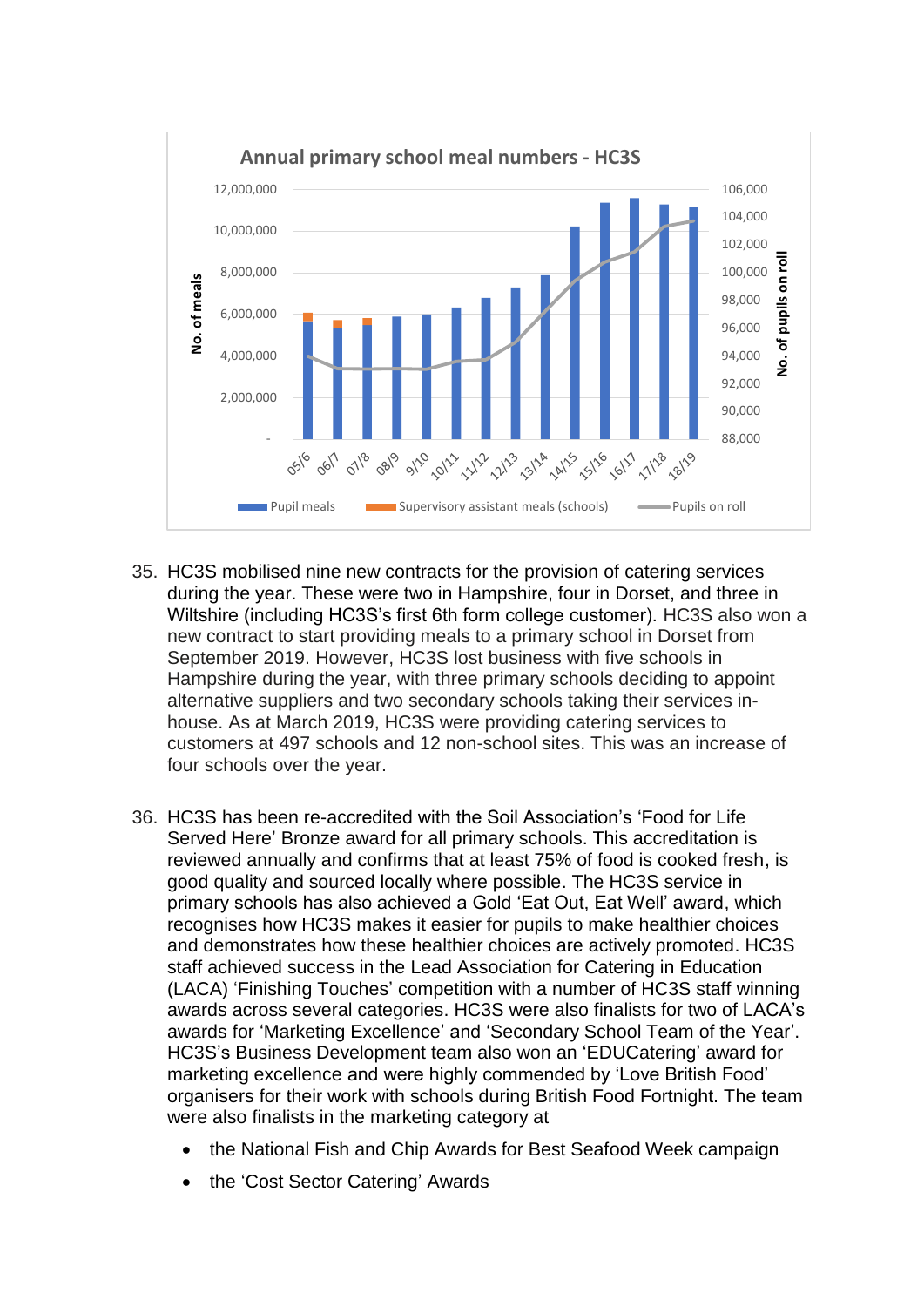- the 'Cateys Foodservice' Awards.
- 37. HTM's external customer fleet exceeded target by 40 vehicles taking the total number of external customer vehicles to 225. This demonstrates very good progress on HTM's business development objective of increasing the number of external customers. This success in winning new business is also reflected in the percentage contract hire conversion rate (quotes to orders) being 28% above target and is the best performance for this KPI ever recorded. Fleet downtime continues to be well below the minimum expected at 0.3% compared to a target of 1%, which reflects good performance at the vehicle workshops by keeping downtime as low as possible for customers.
- 38. The utilisation of the pool car scheme was particularly disappointing at 77.5%, which is 13.5% below the target of 91%. This was caused by poor utilisation of a small number of vehicles that were made available at the County Council's offices and hubs outside of Winchester, despite action being taken during the year to move vehicles to locations which had expressed an interest in using a pool car. The location of these vehicles will be continually monitored and reviewed during the coming year so that utilisation is maximised as much as possible. Utilisation of the main pool fleet in Winchester was very close to target at 90.4%.
- 39. Good progress has been made with replacing the current diesel fleet (where vehicles have reached the end of their useful life) with electric vehicles. During the year, the number of electric vehicles in operation increased from zero to thirteen, with another 22 electric vehicles on order as at end March 2019. Six of HTM's vehicle technicians also completed electric vehicle maintenance and inspection training during the year.
- 40. During the year, HTM was also involved in supporting the County Council's innovative 'spend to save' scheme, which provides schools with minibuses as part of ensuring that eligible children have a safe home to school transport service. The scheme won the Bronze Award in the 'Working Together' category of the Public Sector Transformation Awards, organised by the Improvement and Efficiency Social Enterprise (iESE). This is a collaborative programme between the passenger transport team, home to school transport team, HTM and schools/colleges. The scheme now operates in 26 schools and further education colleges, saving the County Council over £250,000 a year on home to school travel costs.
- 41. County Supplies continues to perform above target for deliveries on due day (99.9%) and service levels (99.2%), which is important for retaining customer loyalty. Inflation on purchase prices was 0.9% higher than forecast, which reduced the business unit's margins for the year. Warehouse turnover remained relatively static for the third consecutive year at £9.7 million. As shown in the graph below, this is the first time since 2012/13 that warehouse turnover has not increased for two years. In real terms, this is a reduction in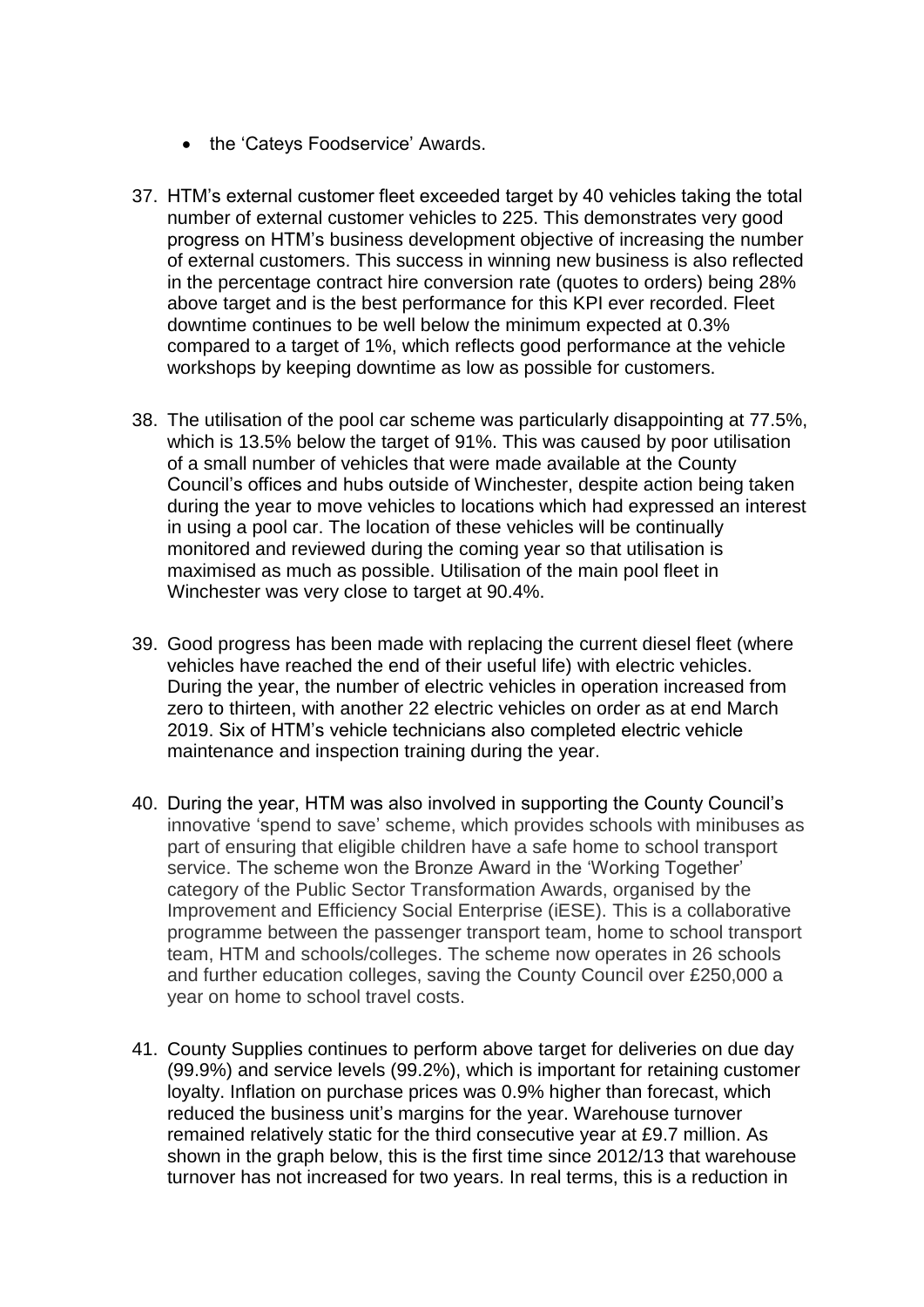turnover of just over 3% between 2017/18 and 2018/19 and reflects difficult trading conditions with our public sector customers, particularly due to the financial pressures experienced by schools, which continue to be County Supplies' core customers.



- 42. During the year, 61 new customers registered with County Supplies, most of which were as a result of a business development campaign to attract new customers within the business unit's 'deliverable radius', including parts of Dorset, Surrey and Berkshire. This has increased the current number of registered customers to 2,407 as at March 2019. County Supplies has successfully retained 100% of all schools and academies in Hampshire, Portsmouth and Southampton as customers during 2018/19.
- 43. BSG continues to provide opportunities for apprenticeships within the businesses, supported by funding from the apprenticeship levy. During the year, County Supplies appointed an apprentice in its customer services team, who is undertaking the 15-month NVQ Level 2 Customer Service Practitioner apprenticeship. Additionally, the first County Supplies warehouse apprentice successfully completed a Level 2 NVQ in warehousing and distribution. This member of staff has now moved into a full-time position within the warehouse. HTM have five vehicle technician apprentices in the workshops and one business administration apprentice at HQ. HTM has engaged fully with the apprenticeship programme since 2006 and has enabled 20 apprentices to be trained and qualified during that time. During the year, HC3S registered 31 members of staff on a variety of level 2 and level 3 hospitality and catering apprenticeship programmes. In addition, HC3S has employed a Catering Operations Management Trainee, who has now finished her induction and will shortly be starting a Level 4 qualification in Hospitality Management, and one member of staff undertaking a Level 2 Team Leader VRQ (Vocational Related Qualification). 44 members of staff also completed their apprenticeship qualifications, which includes a student apprentice, who has now been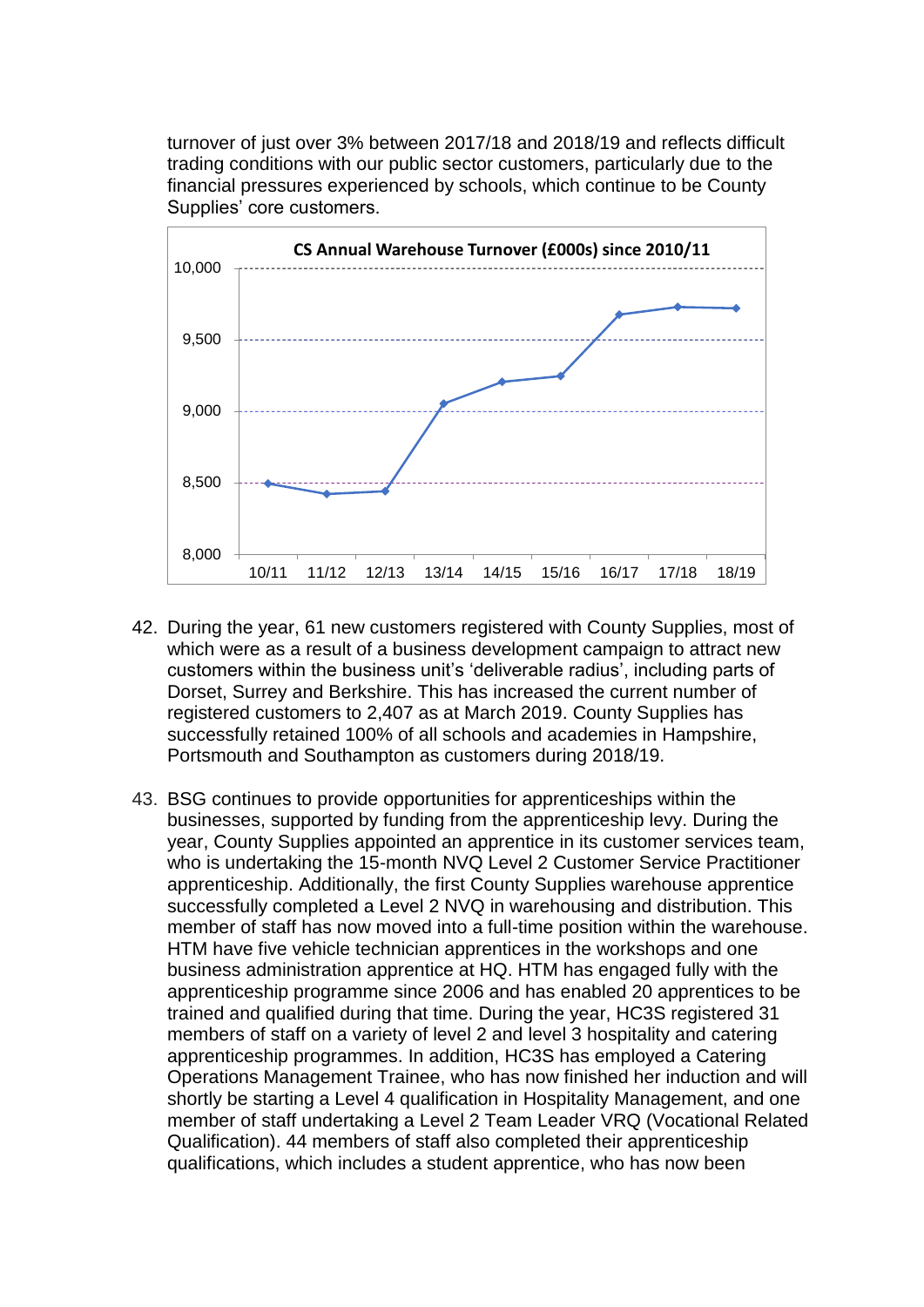appointed to a permanent position in the Castle Restaurant. HC3S has also provided a Supported Traineeship placement for a student from Eastleigh College at Hamble Primary School.

## **Conclusions**

- 44. The performance of all three businesses has been adversely affected by unplanned cost increases and a downturn in customer spend in 2018/19. This reflects the financial constraints that are affecting our public sector customers and has been highlighted in the business units' annual reports and business plans for the last few years. However, BSG still achieved a small surplus overall for the year and performed well against many of its key performance indicators.
- 45. The businesses have continued to win new customers and have contributed to a number of County Council initiatives and objectives during the year. These include working in partnership with departments to achieve savings of over £250,000 a year on home to school transport, replacing 13 existing diesel vehicles with fully electric vehicles, providing and promoting healthy and nutritious meals for school children and using local suppliers within their supply chains.
- 46. BSG's business development plans, which focus on on-going efficiencies, exploiting digital technologies, meeting customers' changing expectations, retaining customer loyalty and winning new business remain critical to achieving on-going success and long-term financial sustainability for the three business units in a highly competitive marketplace.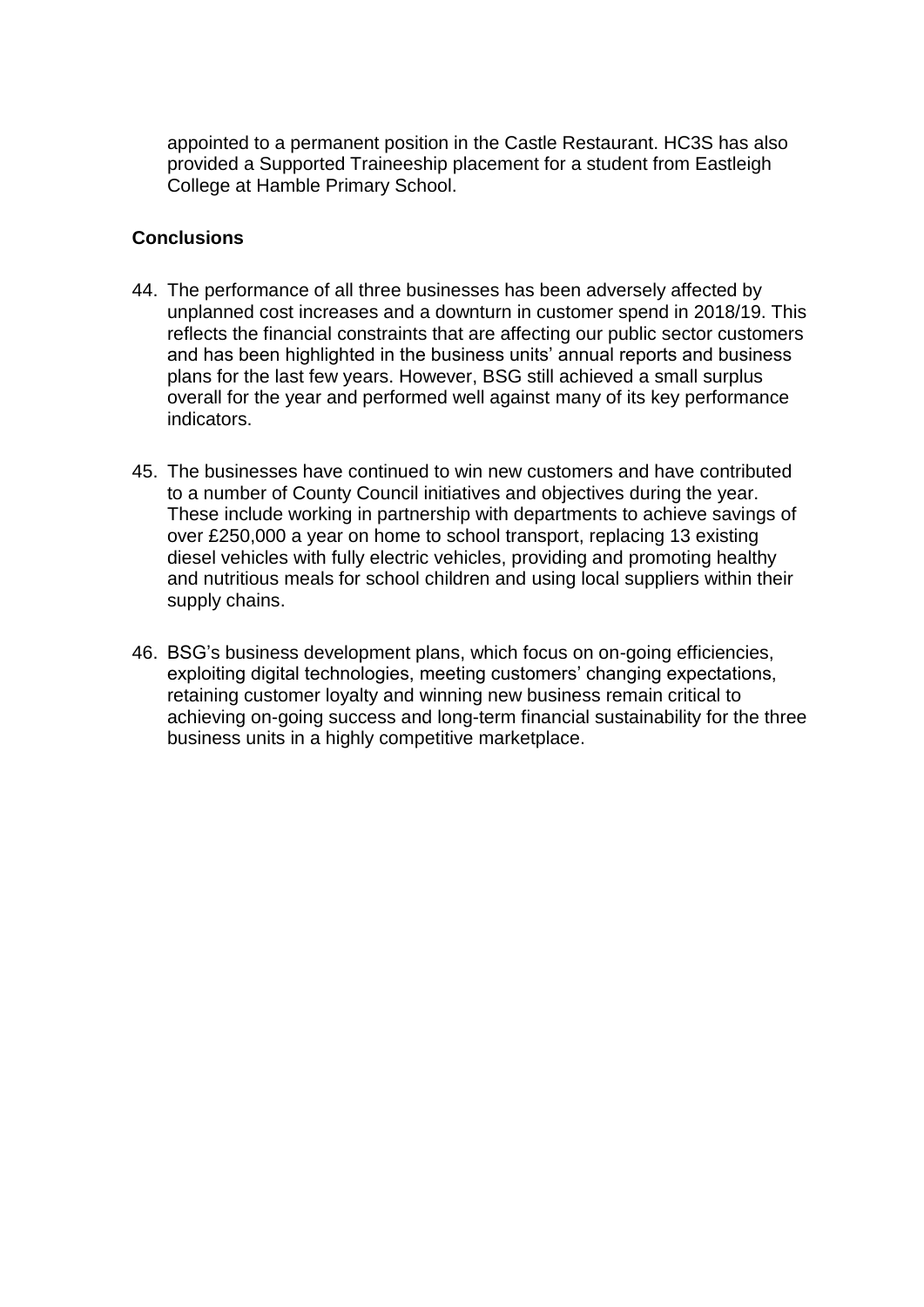# **REQUIRED CORPORATE AND LEGAL INFORMATION:**

**Links to the Strategic Plan**

**This proposal does not link to the Strategic Plan but, nevertheless, requires a decision because it enables the business units to demonstrate appropriate reporting mechanisms and to operate on a self-funding basis within the County Council's financial regulations.**

## **Other Significant Links**

| <b>Links to previous Member decisions:</b>                   |               |
|--------------------------------------------------------------|---------------|
| <u>Title</u>                                                 | Date          |
| Business Services Group - Business Plans 2018/19             | 29 March 2018 |
| Business Services Group - 2017/18 Annual Report and Accounts | 19 June 2018  |
| Business Services Group - Business Plans 2019/20             | 26 March 2019 |
|                                                              |               |

**Section 100 D - Local Government Act 1972 - background documents**

**The following documents discuss facts or matters on which this report, or an important part of it, is based and have been relied upon to a material extent in the preparation of this report. (NB: the list excludes published works and any documents which disclose exempt or confidential information as defined in the Act.)**

Document Location

None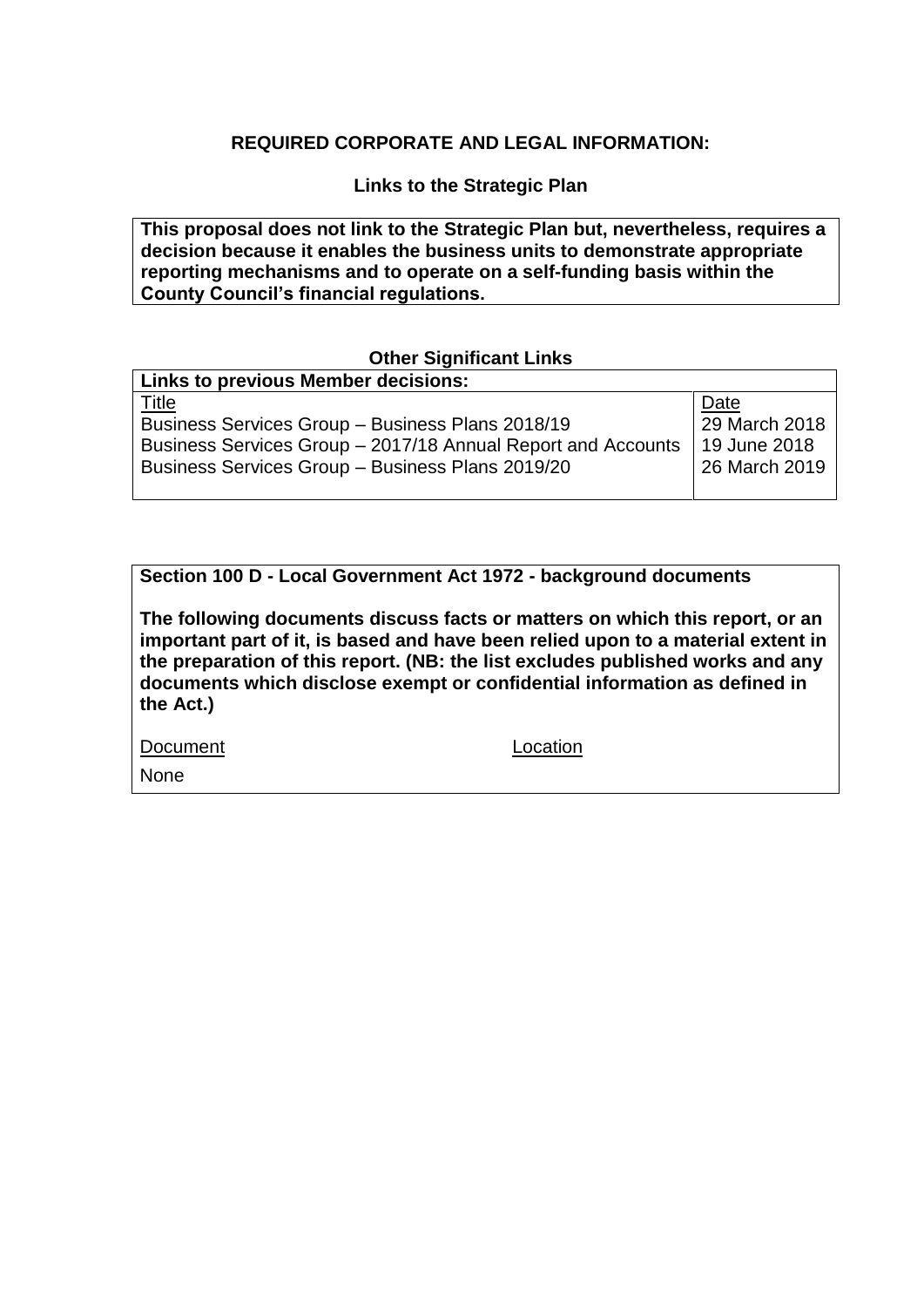# **EQUALITIES IMPACT ASSESSMENT:**

## 1. **Equality Duty**

The County Council has a duty under Section 149 of the Equality Act 2010 ('the Act') to have due regard in the exercise of its functions to the need to:

- Eliminate discrimination, harassment and victimisation and any other conduct prohibited by or under the Act with regard to the protected characteristics as set out in section 4 of the Act (age, disability, gender reassignment, marriage and civil partnership, pregnancy and maternity, race, religion or belief, sex and sexual orientation);
- Advance equality of opportunity between persons who share a relevant protected characteristic within section 149(7) of the Act (age, disability, gender reassignment, pregnancy and maternity, race, religion or belief, sex and sexual orientation) and those who do not share it;
- Foster good relations between persons who share a relevant protected characteristic within section 149(7) of the Act (see above) and persons who do not share it.

Due regard in this context involves having due regard in particular to:

- The need to remove or minimise disadvantages suffered by persons sharing a relevant protected characteristic that are connected to that characteristic;
- Take steps to meet the needs of persons sharing a relevant protected characteristic that are different from the needs of persons who do not share it;
- Encourage persons sharing a relevant protected characteristic to participate in public life or in any other activity in which participation by such persons is disproportionally low.

## 2. **Equalities Impact Assessment:**

This report outlines the financial position of the Business Services Group for 2018/19 and therefore an Equalities Impact Assessment has not been considered necessary in the development of this report as it is not proposing any changes to current service provision and therefore will have no impact on groups with protected characteristics.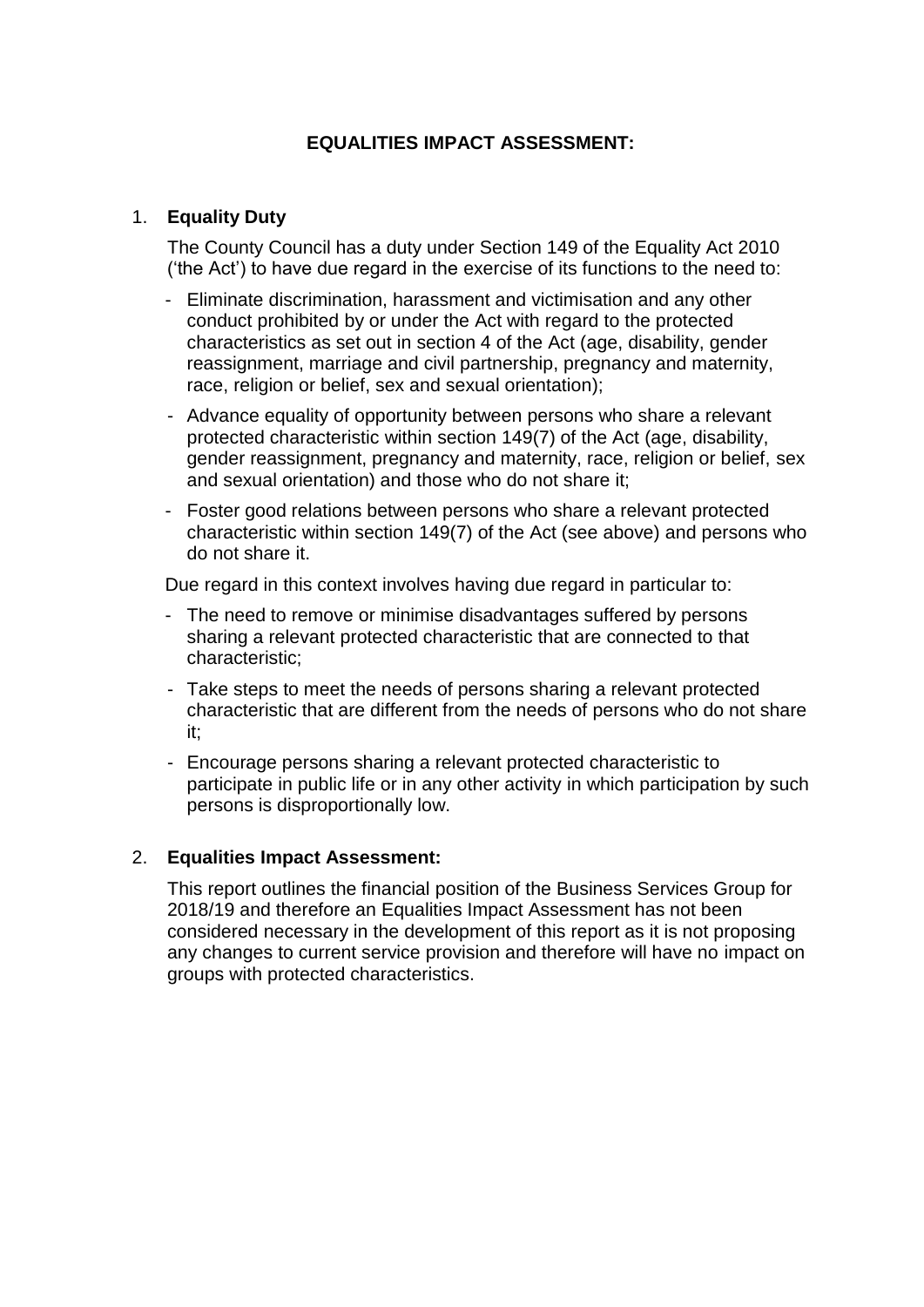# **CCBS Business Services Group**

#### **Final Accounts 2018/19**

| <b>Business Services Group</b> |               |        |                   |  |
|--------------------------------|---------------|--------|-------------------|--|
|                                | <b>Target</b> | Actual | <b>Difference</b> |  |
|                                | £'000         | £'000  | £'000             |  |
| Income                         | 57,384        | 56,656 | (728)             |  |
| <b>Direct Costs</b>            | 52,139        | 52,181 | 42                |  |
| Contribution                   | 5,245         | 4,475  | (770)             |  |
| Overheads                      | 4,686         | 4,432  | (254)             |  |
| <b>Surplus/(Deficit)</b>       | 559           | 43     | (516)             |  |

Trading surplus as a % of income: 0.08% (0.9% in 2017/18)

| <b>Hampshire County Council Catering Services (HC3S)</b> |               |               |                   |  |
|----------------------------------------------------------|---------------|---------------|-------------------|--|
| 2018/19 Final Accounts                                   | <b>Target</b> | <b>Actual</b> | <b>Difference</b> |  |
|                                                          | £'000         | £'000         | £'000             |  |
| Income                                                   |               |               |                   |  |
| Sale of meals                                            | 36,805        | 36,155        | (650)             |  |
| Other                                                    | 252           | 365           | 113               |  |
| <b>Total Income</b>                                      | 37,057        | 36,520        | (537)             |  |
| <b>Direct Costs</b><br>Contribution to                   | 35,058        | 35,057        | (1)               |  |
| overheads                                                | 1,999         | 1,463         | (536)             |  |
| Overheads                                                | 1,884         | 1,743         | (141)             |  |
| <b>Surplus/(Deficit)</b>                                 | 115           | (280)         | (395)             |  |

Trading deficit as a % of income: -0.8% (0.02% surplus in 2017/18)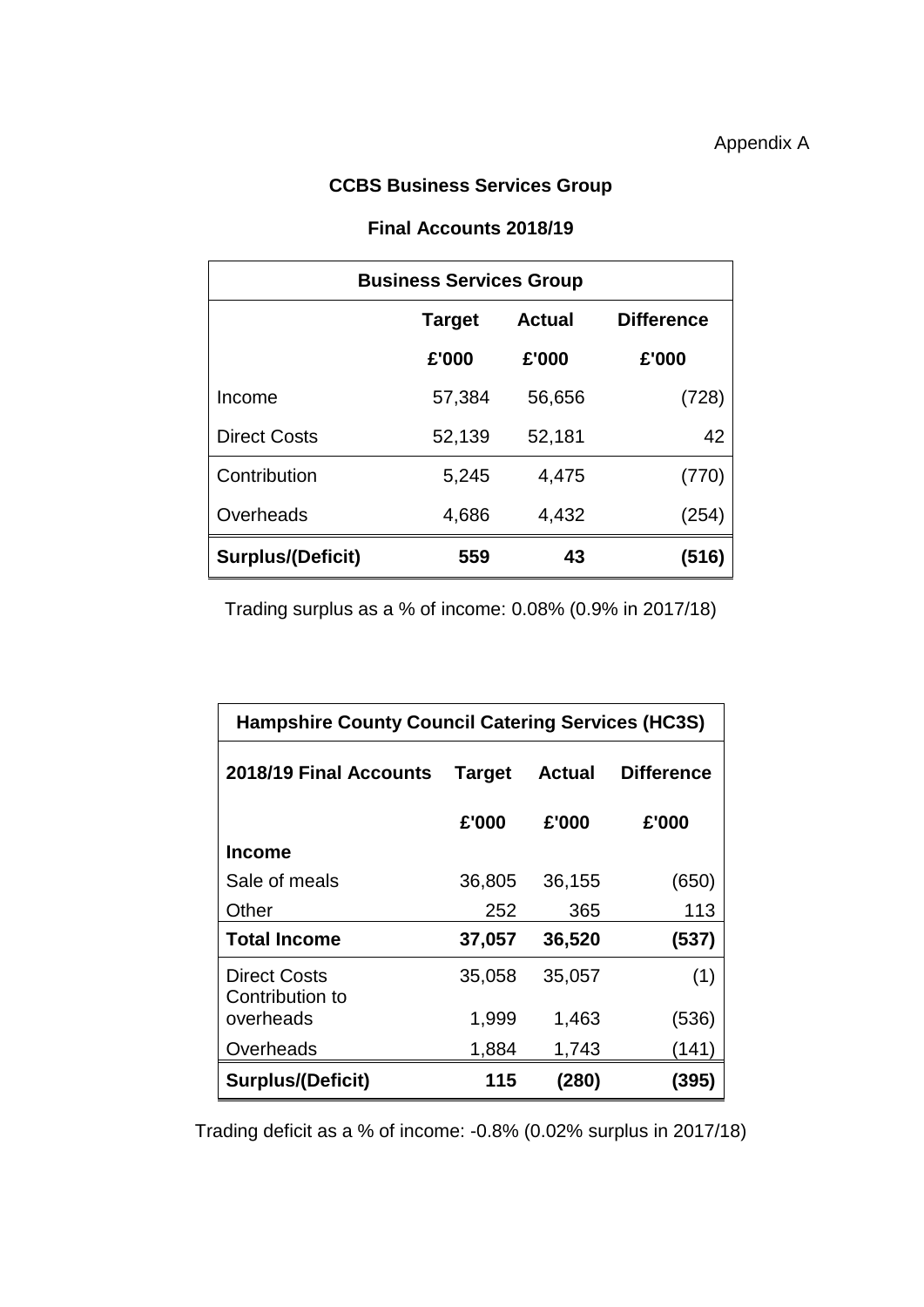| <b>Hampshire Transport Management (HTM)</b> |               |               |                   |  |
|---------------------------------------------|---------------|---------------|-------------------|--|
| 2018/19 Final Accounts                      | <b>Target</b> | <b>Actual</b> | <b>Difference</b> |  |
|                                             | £'000         | £'000         | £'000             |  |
| <b>Income</b>                               |               |               |                   |  |
| <b>Contract Hire</b>                        | 4,882         | 4,833         | (49)              |  |
| Other                                       | 3,637         | 3,988         | 351               |  |
| <b>Total Income</b>                         | 8,519         | 8,821         | 302               |  |
| <b>Direct Costs</b>                         | 7,212         | 7,518         | 306               |  |
| Contribution to overheads                   | 1,307         | 1,303         | (4)               |  |
| Overheads                                   | 1,191         | 1,205         | 14                |  |
| <b>Surplus/(Deficit)</b>                    | 116           | 98            | (18)              |  |

Trading surplus as a % of income: 1.1% (2.2% in 2017/18)

| <b>County Supplies</b>    |                                |        |                   |  |
|---------------------------|--------------------------------|--------|-------------------|--|
| 2018/19 Final Accounts    | <b>Target</b><br><b>Actual</b> |        | <b>Difference</b> |  |
|                           | £'000                          | £'000  | £'000             |  |
| <b>Income</b>             |                                |        |                   |  |
| Stores turnover           | 10,203                         | 9,721  | (482)             |  |
| Retrospective rebates     | 1,130                          | 1,150  | 20                |  |
| Other                     | 475                            | 444    | (31)              |  |
| <b>Total Income</b>       | 11,808                         | 11,315 | (493)             |  |
| <b>Direct Costs</b>       | 9,869                          | 9,606  | (263)             |  |
| Contribution to overheads | 1,939                          | 1,709  | (230)             |  |
| Overheads                 | 1,611                          | 1,484  | (127)             |  |
| <b>Surplus/(Deficit)</b>  | 328                            | 225    | (103)             |  |

Trading surplus as a % of income: 2.0% (2.8% in 2017/18)